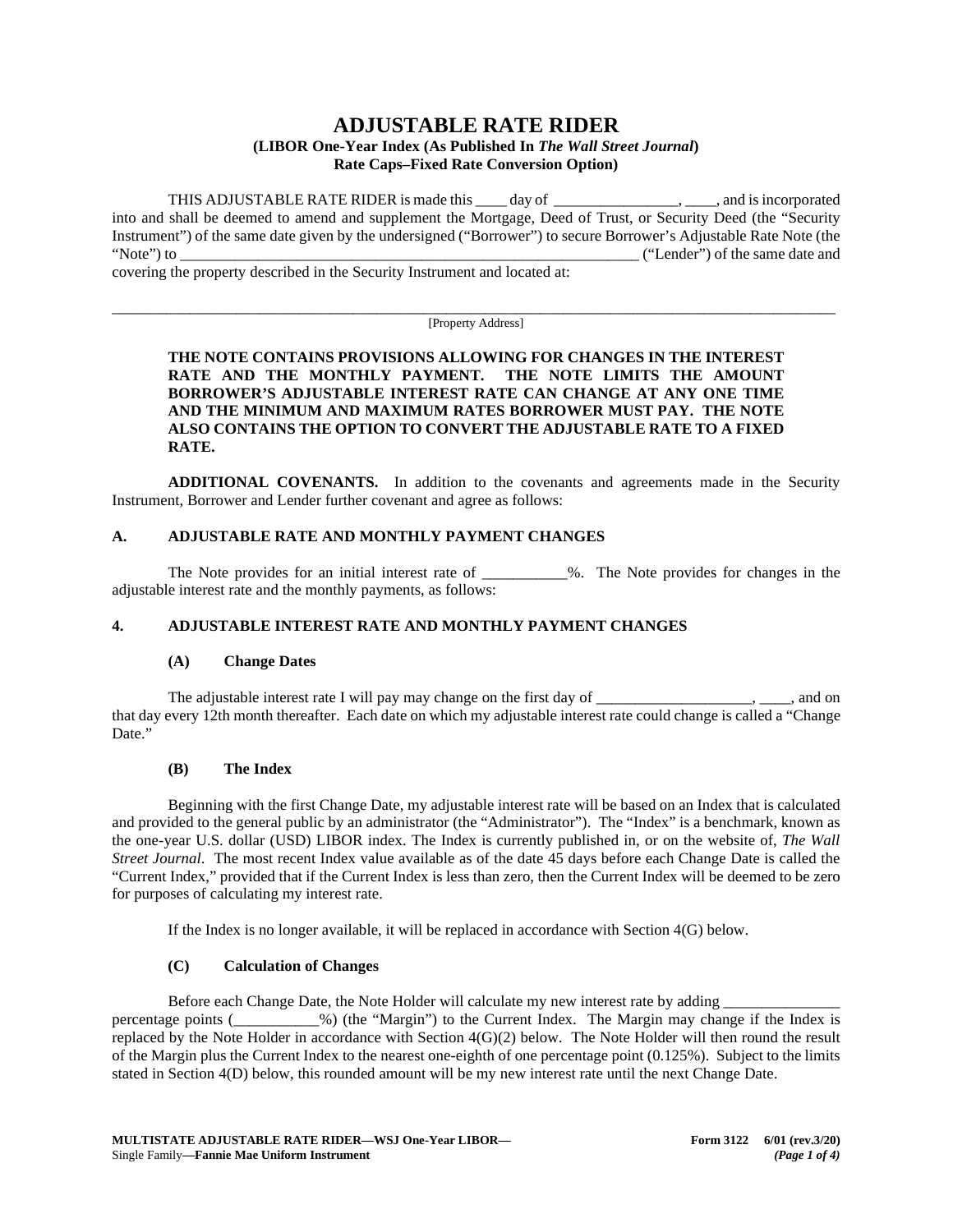The Note Holder will then determine the amount of the monthly payment that would be sufficient to repay the unpaid principal that I am expected to owe at the Change Date in full on the Maturity Date at my new interest rate in substantially equal payments. The result of this calculation will be the new amount of my monthly payment.

#### **(D) Limits on Interest Rate Changes**

The interest rate I am required to pay at the first Change Date will not be greater than \_\_\_\_\_\_\_\_\_\_\_\_\_% or less than  $\%$ . Thereafter, my adjustable interest rate will never be increased or decreased on any single Change Date by more than two percentage points from the rate of interest I have been paying for the preceding 12 months. My interest rate will never be greater than \_\_\_\_\_\_\_\_\_\_\_\_%, which is called the "Maximum Rate," or less than  $\%$ .

#### **(E) Effective Date of Changes**

My new interest rate will become effective on each Change Date. I will pay the amount of my new monthly payment beginning on the first monthly payment date after the Change Date until the amount of my monthly payment changes again.

## **(F) Notice of Changes**

The Note Holder will deliver or mail to me a notice of any changes in my adjustable interest rate and the amount of my monthly payment before the effective date of any change. The notice will include information required by law to be given to me and also the title and telephone number of a person who will answer any question I may have regarding the notice.

## **(G) Replacement Index and Replacement Margin**

The Index is deemed to be no longer available and will be replaced if any of the following events (each, a "Replacement Event") occur: (i) the Administrator has permanently or indefinitely stopped providing the Index to the general public; or (ii) the Administrator or its regulator issues an official public statement that the Index is no longer reliable or representative.

If a Replacement Event occurs, the Note Holder will select a new index (the "Replacement Index") and may also select a new margin (the "Replacement Margin"), as follows:

> (1) If a replacement index has been selected or recommended for use in consumer products, including residential adjustable-rate mortgages, by the Board of Governors of the Federal Reserve System, the Federal Reserve Bank of New York, or a committee endorsed or convened by the Board of Governors of the Federal Reserve System or the Federal Reserve Bank of New York at the time of a Replacement Event, the Note Holder will select that index as the Replacement Index.

> (2) If a replacement index has not been selected or recommended for use in consumer products under Section (G)(1) at the time of a Replacement Event, the Note Holder will make a reasonable, good faith effort to select a Replacement Index and a Replacement Margin that, when added together, the Note Holder reasonably expects will minimize any change in the cost of the loan, taking into account the historical performance of the Index and the Replacement Index.

The Replacement Index and Replacement Margin, if any, will be operative immediately upon a Replacement Event and will be used to determine my interest rate and monthly payments on Change Dates that are more than 45 days after a Replacement Event. The Index and Margin could be replaced more than once during the term of my Note, but only if another Replacement Event occurs. After a Replacement Event, all references to the "Index" and "Margin" will be deemed to be references to the "Replacement Index" and "Replacement Margin."

The Note Holder will also give me notice of my Replacement Index and Replacement Margin, if any, and such other information required by applicable law and regulation.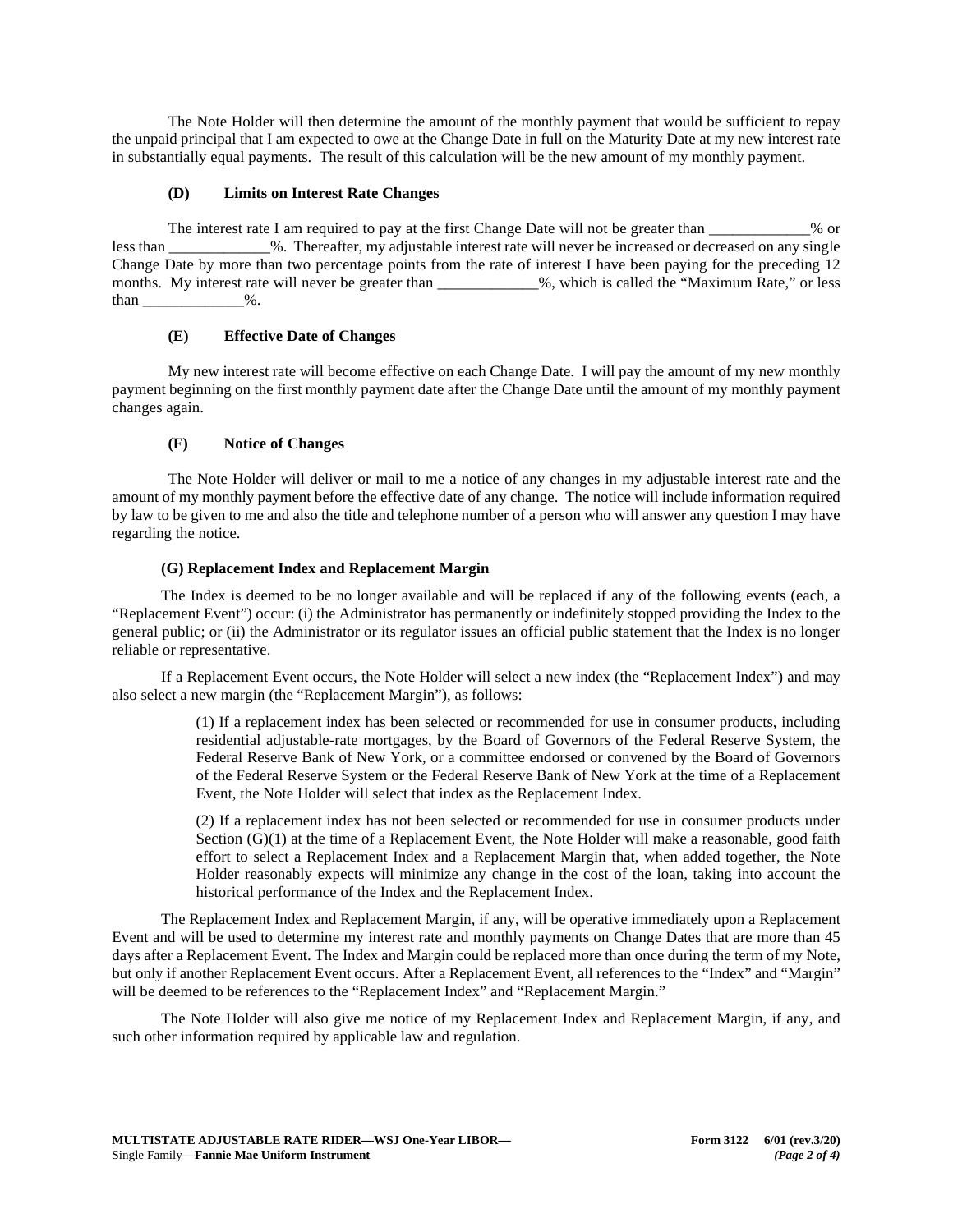#### **B. FIXED INTEREST RATE OPTION**

The Note provides for Borrower's option to convert from an adjustable interest rate with interest rate limits to a fixed interest rate, as follows:

#### **5. FIXED INTEREST RATE CONVERSION OPTION**

#### **(A) Option to Convert to Fixed Rate**

I have a Conversion Option that I can exercise unless I am in default or this Section 5(A) will not permit me to do so. The "Conversion Option" is my option to convert the interest rate I am required to pay by this Note from an adjustable rate with interest rate limits to the fixed rate calculated under Section 5(B) below.

The conversion can only take place on a date(s) specified by the Note Holder during the period beginning on the first Change Date and ending on the fifth Change Date. Each date on which my adjustable interest rate can convert to the new fixed rate is called the "Conversion Date." **I can convert my interest rate only on one of these Conversion Dates.**

If I want to exercise the Conversion Option, I must first meet certain conditions. Those conditions are that: (i) I must give the Note Holder notice that I want to do so at least 15 days before the next Conversion Date; (ii) on the Conversion Date, I must not be in default under the Note or the Security Instrument; (iii) by a date specified by the Note Holder, I must pay the Note Holder a conversion fee of U.S. \$\_\_\_\_\_\_\_\_\_\_\_\_\_; and (iv) I must sign and give the Note Holder any documents the Note Holder requires to effect the conversion.

#### **(B) Calculation of Fixed Rate**

My new, fixed interest rate will be equal to Fannie Mae's required net yield as of a date and time of day specified by the Note Holder for: (i) if the original term of this Note is greater than 15 years, 30-year fixed rate mortgages covered by applicable 60-day mandatory delivery commitments, plus five-eighths of one percentage point  $(0.625\%)$ , rounded to the nearest one-eighth of one percentage point  $(0.125\%)$ ; or (ii) if the original term of this Note is 15 years or less, 15-year fixed rate mortgages covered by applicable 60-day mandatory delivery commitments, plus five-eighths of one percentage point (0.625%), rounded to the nearest one-eighth of one percentage point (0.125%). If this required net yield cannot be determined because the applicable commitments are not available, the Note Holder will determine my interest rate by using comparable information. My new rate calculated under this Section 5(B) will not be greater than the Maximum Rate stated in Section 4(D) above.

#### **(C) New Payment Amount and Effective Date**

If I choose to exercise the Conversion Option, the Note Holder will determine the amount of the monthly payment that would be sufficient to repay the unpaid principal I am expected to owe on the Conversion Date in full on the Maturity Date at my new fixed interest rate in substantially equal payments. The result of this calculation will be the new amount of my monthly payment. Beginning with my first monthly payment after the Conversion Date, I will pay the new amount as my monthly payment until the Maturity Date.

#### **C. TRANSFER OF THE PROPERTY OR A BENEFICIAL INTEREST IN BORROWER**

1. Until Borrower exercises the Conversion Option under the conditions stated in Section B of this Adjustable Rate Rider, Uniform Covenant 18 of the Security Instrument is amended to read as follows:

**Transfer of the Property or a Beneficial Interest in Borrower.** As used in this Section 18, "Interest in the Property" means any legal or beneficial interest in the Property, including, but not limited to, those beneficial interests transferred in a bond for deed, contract for deed, installment sales contract or escrow agreement, the intent of which is the transfer of title by Borrower at a future date to a purchaser.

If all or any part of the Property or any Interest in the Property is sold or transferred (or if